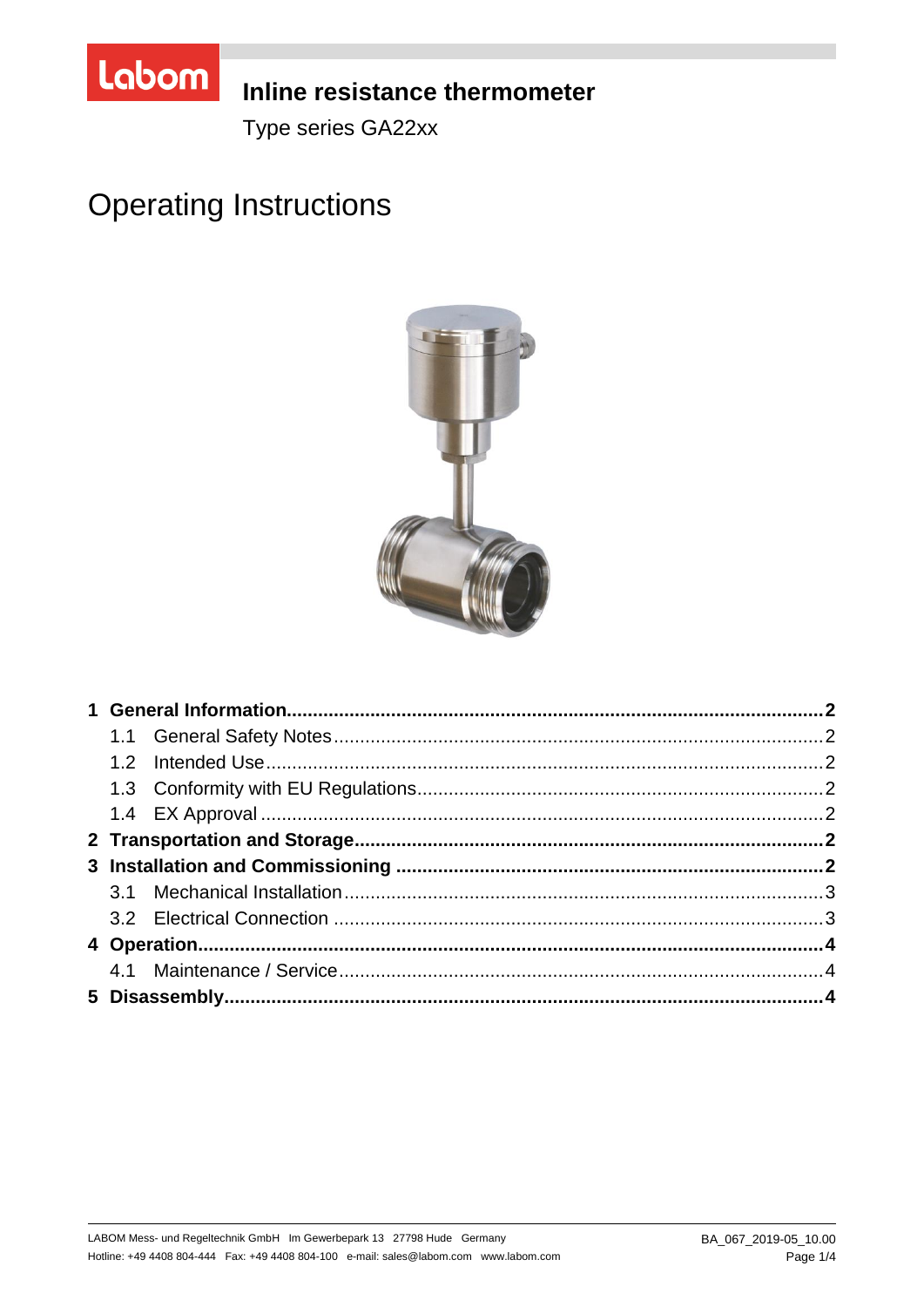## **1 General Information**

This document contains necessary information for the proper installation and use of this device. In addition to this instruction, be sure to observe all statutory requirements, applicable standards, the additional technical specifications on the accompanying data sheet (see www.labom.com) as well as the specifications indicated on the type plate.

#### **1.1 General Safety Notes**

The installation, set up, service or disassembly of this device must only be done by trained, qualified personnel using suitable equipment and authorized to do so.

# **Warning**

Media can escape if unsuitable devices are used or if the installation is not correct.

Danger of severe injury or damage

 $\triangleright$  Ensure that the device is suitable for the process and undamaged.

#### **1.2 Intended Use**

The device is intended to measure temperature in technical processes as specified in the data sheet.

#### **1.3 Conformity with EU Regulations**

The CE-marking on the device certifies its compliance with the applicable EU Directives for placing products on the market within the European Union.

You find the complete EU Declaration of Conformity (document no. KE\_002 for GA220x or KE\_005 for GA221x) at www.labom.com.

#### **1.4 EX Approval**

Devices of the type GA2201 and GA2211 are certified for use in explosive environments.

If you purchased a device with EX approval, please refer to the accompanying document XA\_004 for GA2201 or XA\_002 for GA2211 for EX-relevant information and hints.

#### **2 Transportation and Storage**

Store and transport the device only under clean and dry conditions preferably in the original packaging. Avoid exposure to shocks and excessive vibrations.

Permissible storage temperature: -40...100 °C

When supplied with a transmitter the max. permissible storage temperature is reduced to 85 °C.

#### **3 Installation and Commissioning**

Ensure that the device is suitable for the intended application with respect to temperature range, pressure range, medium compatibility and process connection.

After the mechanical installation and electrical connection is completed, the device is ready for operation as soon as the power supply is switched on.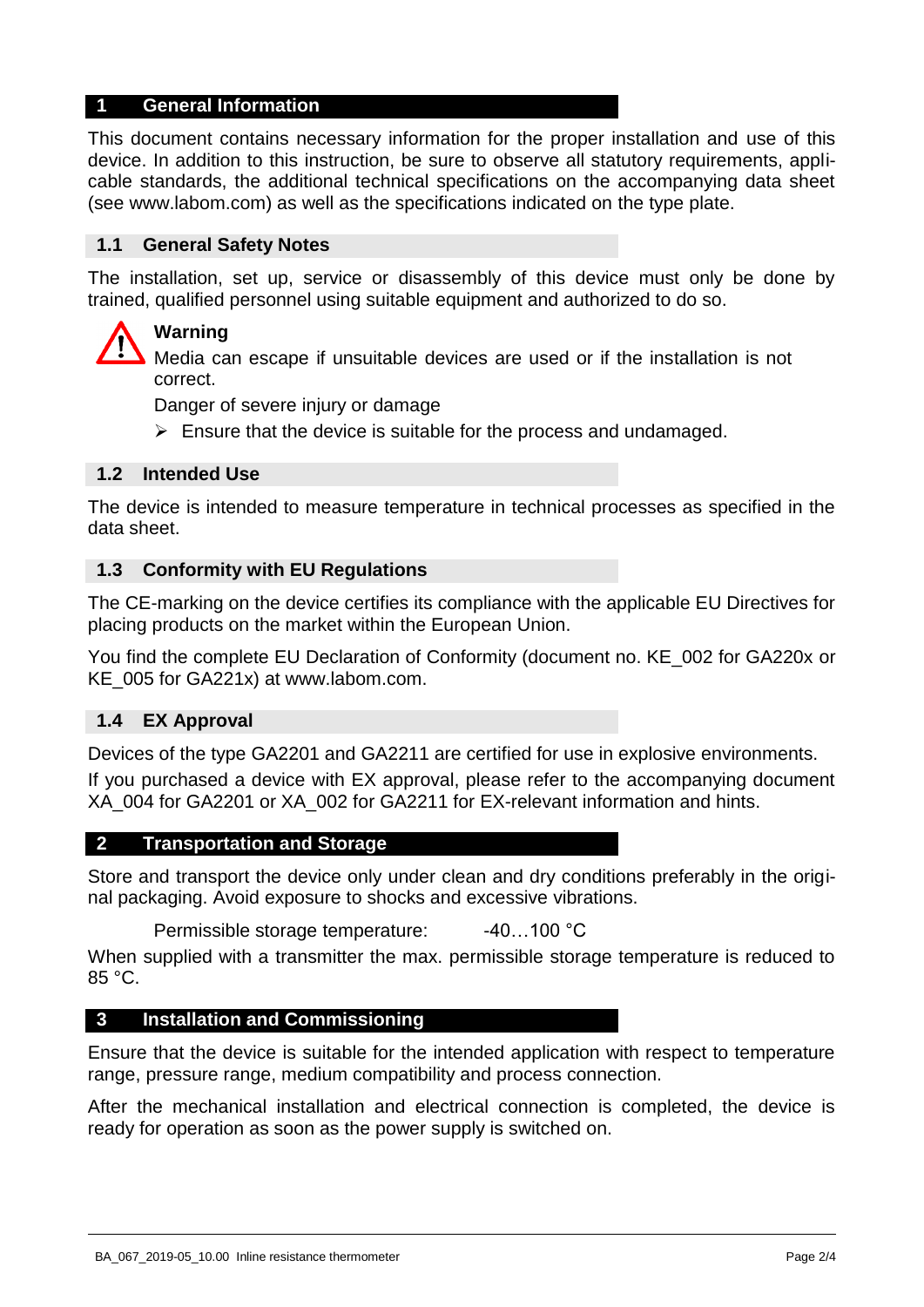# **3.1 Mechanical Installation**

Use gaskets, if required, that are suitable for the process connection and resistant to the media.

The process connection determines the permissible process pressure. Operating the device beyond its nominal pressure limit, e.g. clamp-connections, requires specially designed and approved mounting elements.

Before starting operation, check the process connection carefully for leaks under pressure.

## **3.2 Electrical Connection**

Complete the mechanical installation before you connect the device electrically. Set up all electrical connections while the voltage supply is switched off.



*Figure 1: Options of the pin assignment*